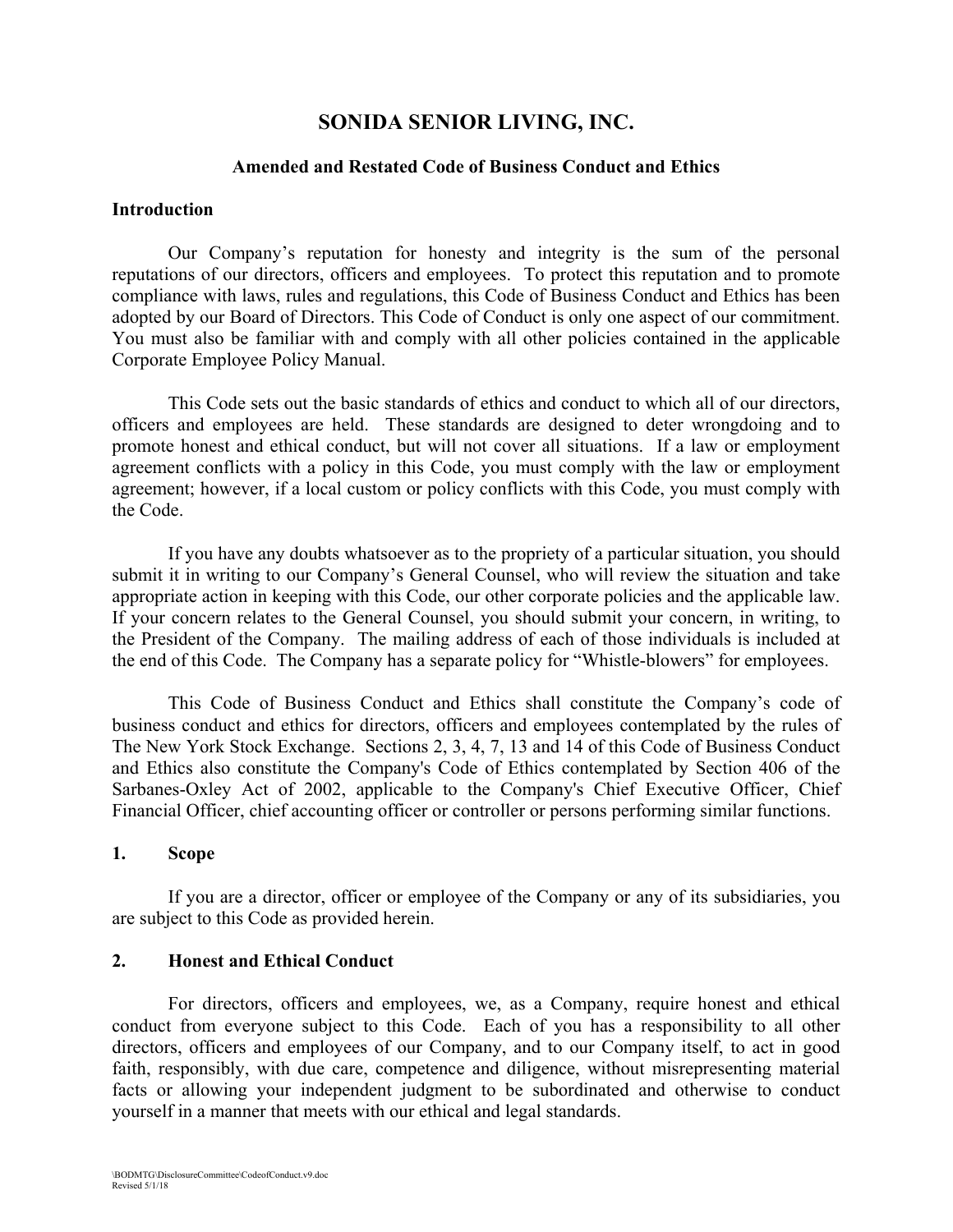#### **3. Compliance with Laws, Rules and Regulations**

For directors, officers and employees, you are required to comply with all applicable governmental laws, rules and regulations, both in letter and in spirit, including, without limitation, federal and state securities laws. Although you are not expected to know the details of all the applicable laws, rules and regulations, we expect you to seek advice from our Company's legal department if you have any questions about whether the requirement applies to the situation or what conduct may be required to comply with any law, rule or regulation.

## **4. Conflicts of Interest**

For directors, officers and employees, you must handle in an ethical manner any actual or apparent conflict of interest between your personal and business relationships. Conflicts of interest are prohibited as a matter of policy. A "conflict of interest" exists when a person's private interest interferes with the interests of our Company. For example, a conflict situation arises if you or a member of your family, receives an improper personal benefit as a result of your position with our Company. Conflicts of interest are not limited to family arrangements, but can extend to cover financial, investment, employment, consulting, advisory and similar arrangements, depending on the circumstances.

If you become aware of any material transaction or relationship that reasonably could be expected to give rise to a conflict of interest, you should report it promptly to our Company's General Counsel or President.

Conflicts of interest are prohibited as a matter of Company policy, except under guidelines set forth in the Company By-Laws or approved by the Board of Directors. The following standards apply to certain common situations where potential conflicts of interest may arise:

## **A. Gifts and Entertainment**

For directors, officers and non-property employees, personal gifts, which cannot be cash, or have a fair market value in excess of \$250.00, and entertainment offered by persons doing business with our Company may be accepted when offered in the ordinary and normal course of the business relationship. However, the frequency of any such gifts or entertainment and cost of any entertainment may not be so excessive that your ability to exercise independent judgment on behalf of our Company is or may appear to be compromised. Property employees must comply with the policies set forth in the Employee Handbook.

## **B. Financial and Other Interests In Other Organizations**

For directors, officers and employees, the determination whether any outside investment, outside employment, business arrangement, financial arrangement or other interest in or with another organization is improper depends on the facts and circumstances of each case. Your interest or relationship with or in another organization may be inappropriate if the other organization has a material business relationship with, or is a direct competitor of, our Company and your interest is of such a size or type that your ability to exercise independent judgment on behalf of our Company is or may appear to be compromised. As a general rule, an investment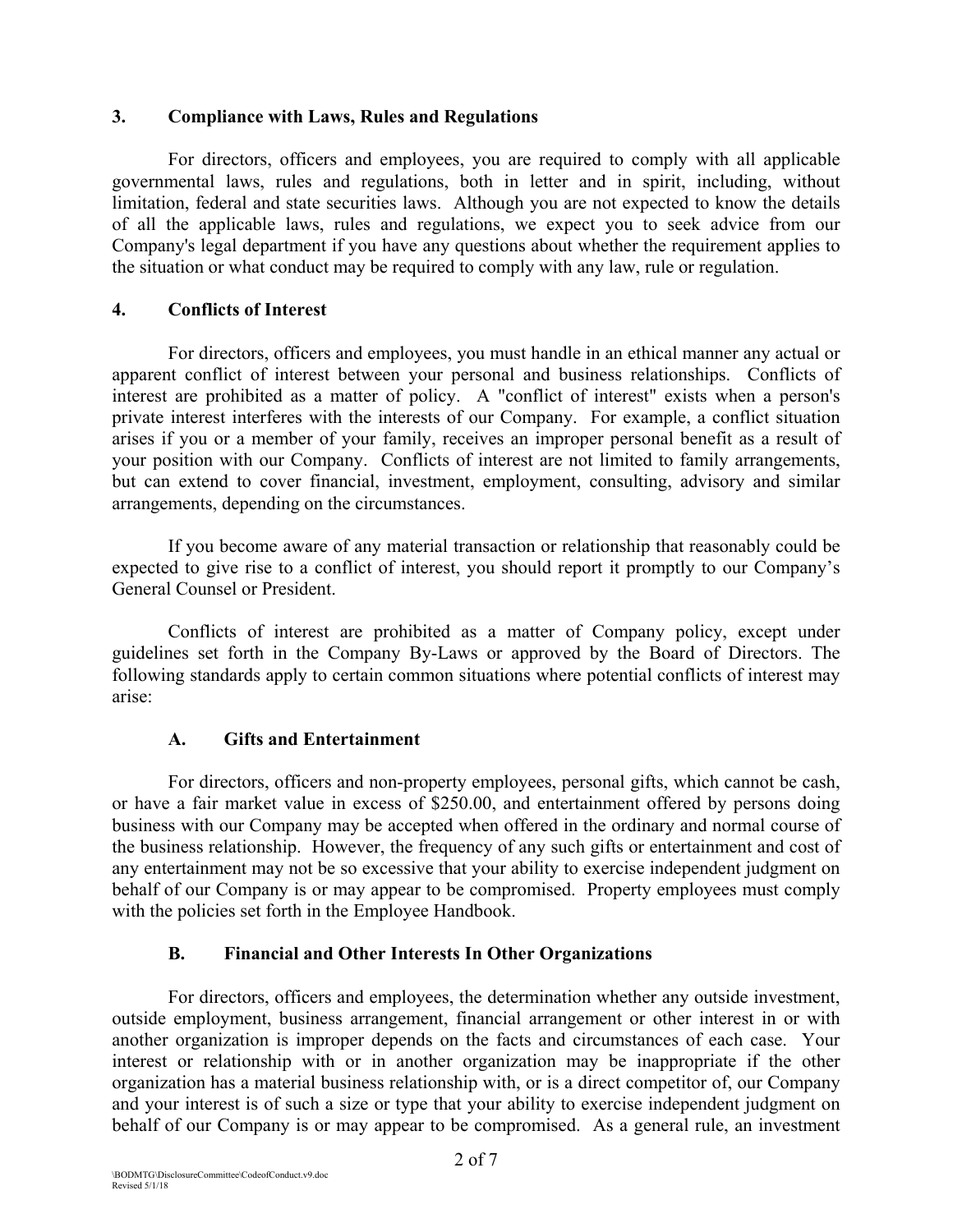would not likely be considered improper if it: (1) is in publicly traded shares; (2) represents less than 5% of the outstanding equity of the organization in question; and (3) represents less than 5% of your net worth. Other interests also may not be improper, depending on the circumstances.

## **C. Outside Business Activities**

For directors, officers and employees, the determination of whether any outside position or relationship such person may hold is improper will depend on the facts and circumstances of each case. Your involvement in trade associations, professional societies, and charitable and similar organizations will not normally be viewed as improper. However, if those activities are likely to take substantial time from or otherwise constitutes a conflict of interest with your responsibilities to our Company, you should obtain prior approval. Other outside associations or activities in which you may be involved are likely to be viewed as improper only if they would interfere with your ability to devote proper time and attention to your responsibilities to our Company or if your involvement is with another entity with which our Company does business or competes. For directors, officers and employees, the position of director or other affiliation with a company with which our Company does business or competes must be fully disclosed to our Company's General Counsel or President and must satisfy any other standards established by applicable law, rule (including rule of any applicable stock exchange) or regulation and any other corporate governance guidelines that our Company may establish.

## **D. Indirect Violations**

For directors, officers and employees, you should not indirectly, through a spouse, family member, affiliate, friend, partner, or associate, have any interest or engage in any activity that would violate this Code if you directly had the interest or engaged in the activity. Any such relationship should be fully disclosed to our Company's General Counsel or President, who will make a determination whether the relationship is inappropriate, based upon the standards set forth in this Code.

# **5. Corporate Opportunities**

For directors, officers and employees, you are prohibited from taking for yourself, personally, opportunities that are discovered through the use of corporate property, information or position, unless the Board of Directors has declined to pursue the opportunity. You may not use corporate property, information, or position for personal gain, or compete with our Company directly or indirectly. You owe a duty to our Company to advance its legitimate interests whenever the opportunity to do so arises.

## **6. Fair Dealing**

For directors, officers and employees, you should endeavor to deal fairly with our Company's customers, suppliers, competitors and employees and with other persons with whom our Company does business. You should not take unfair advantage of anyone through manipulation, concealment, abuse of privileged information, misrepresentation of material facts, or any other unfair-dealing practice.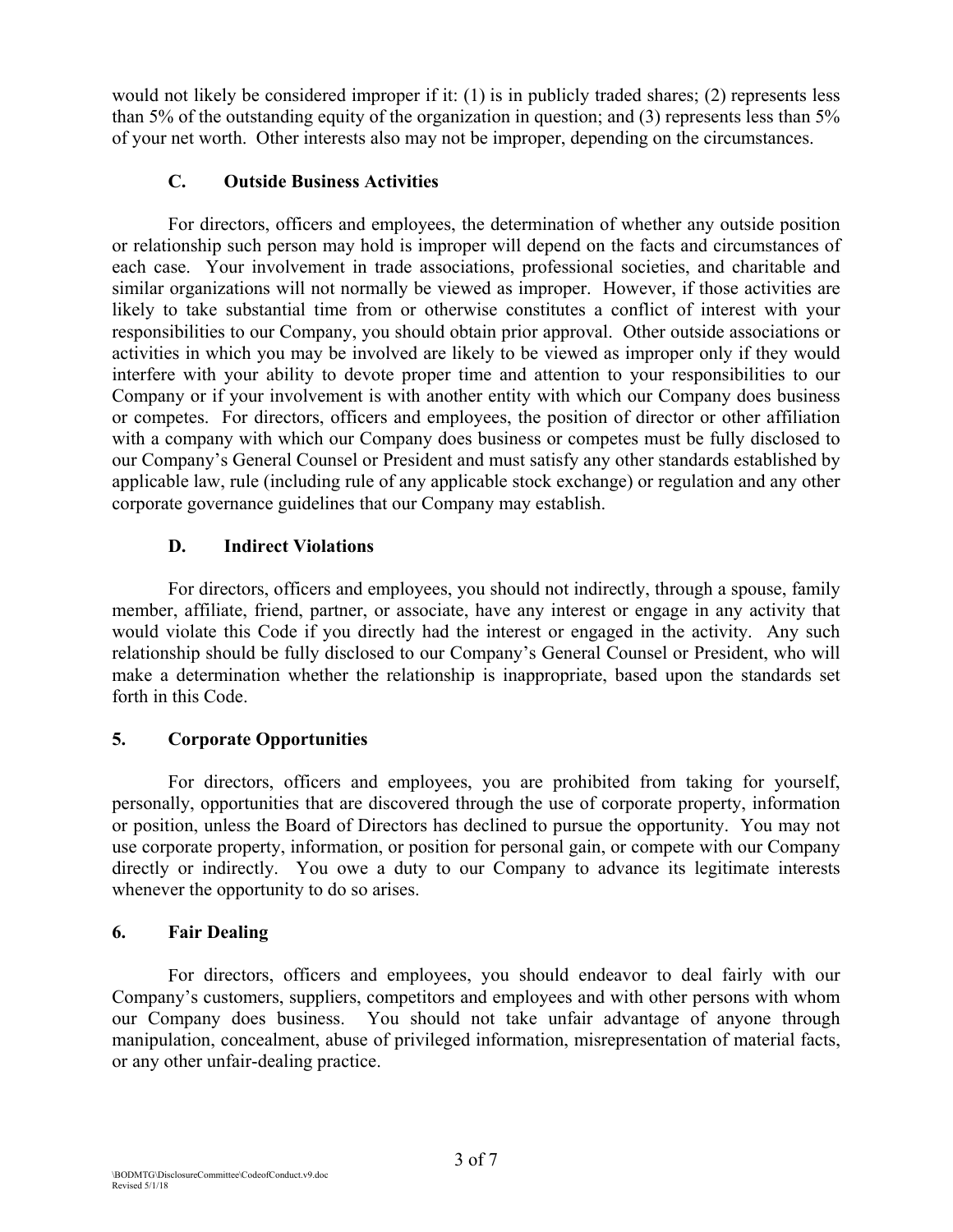## **7. Public Disclosures**

For directors, officers and employees, it is our Company's policy to provide disclosure in accordance with applicable law in all reports and documents that we file with, or submit to, the Securities and Exchange Commission and in all other public communications made by our Company. The Company has adopted Corporate Governance Guidelines that specifies that only certain authorized persons in management should speak to the financial community regarding the Company's financial condition, results of operations or strategic or other business matters.

## **8. Confidentiality**

For directors, officers and employees, you should maintain the confidentiality of all nonpublicly disclosed information and/or confidential information entrusted to you by our Company or by persons with whom our Company does business, except when disclosure is authorized by the Company or legally mandated. Confidential information includes all non-public information concerning the Company, including any such information that might be of use to competitors of, or harmful to, our Company, customers, landlords, joint venture partners, or other persons with whom our Company does business, if disclosed. The Company has adopted Corporate Governance Guidelines that specifies that only certain authorized persons in management should speak to the financial community regarding the Company's financial condition, results of operations or strategic or other business matters. In addition, disclosure of material, non-public information concerning the Company by anyone acting on its behalf (which will generally include directors, officers and employees) can result in a violation of Regulation FD promulgated by the Securities and Exchange Commission. Violations of that Regulation can result in sanctions against the disclosing party as well as the Company itself.

## **9. Insider Trading**

The Company has a separate policy for insider trading that covers directors, officers, and certain Company employees. For other employees, if you have access to material, non-public information concerning our Company, you are not permitted to use or share that information for stock trading purposes, or for any other purpose except the conduct of our Company's business. All non-public information about our Company should be considered confidential information. Insider trading, which is the use of material, non-public information for personal financial benefit or to "tip" others who might make an investment decision on the basis of this information, is not only unethical but also illegal and can lead to sanctions against the violating individual as well as the Company itself. The prohibition on insider trading applies not only to our Company's securities, but also to securities of other companies if you learn of material, nonpublic information about these companies in the course of your duties to the Company. Violations of this prohibition against "insider trading" may subject you to criminal or civil liability, in addition to disciplinary action by our Company.

## **10. Protection and Proper Use of Company Assets**

For directors, officers and employees, you should protect our Company's assets and promote their efficient use. Theft, carelessness, and waste have a direct impact on our Company's profitability. All corporate assets should be used for legitimate business purposes. The obligation of employees to protect the Company's assets includes its proprietary information. Proprietary information includes intellectual property such as trade secrets, patents, trademarks,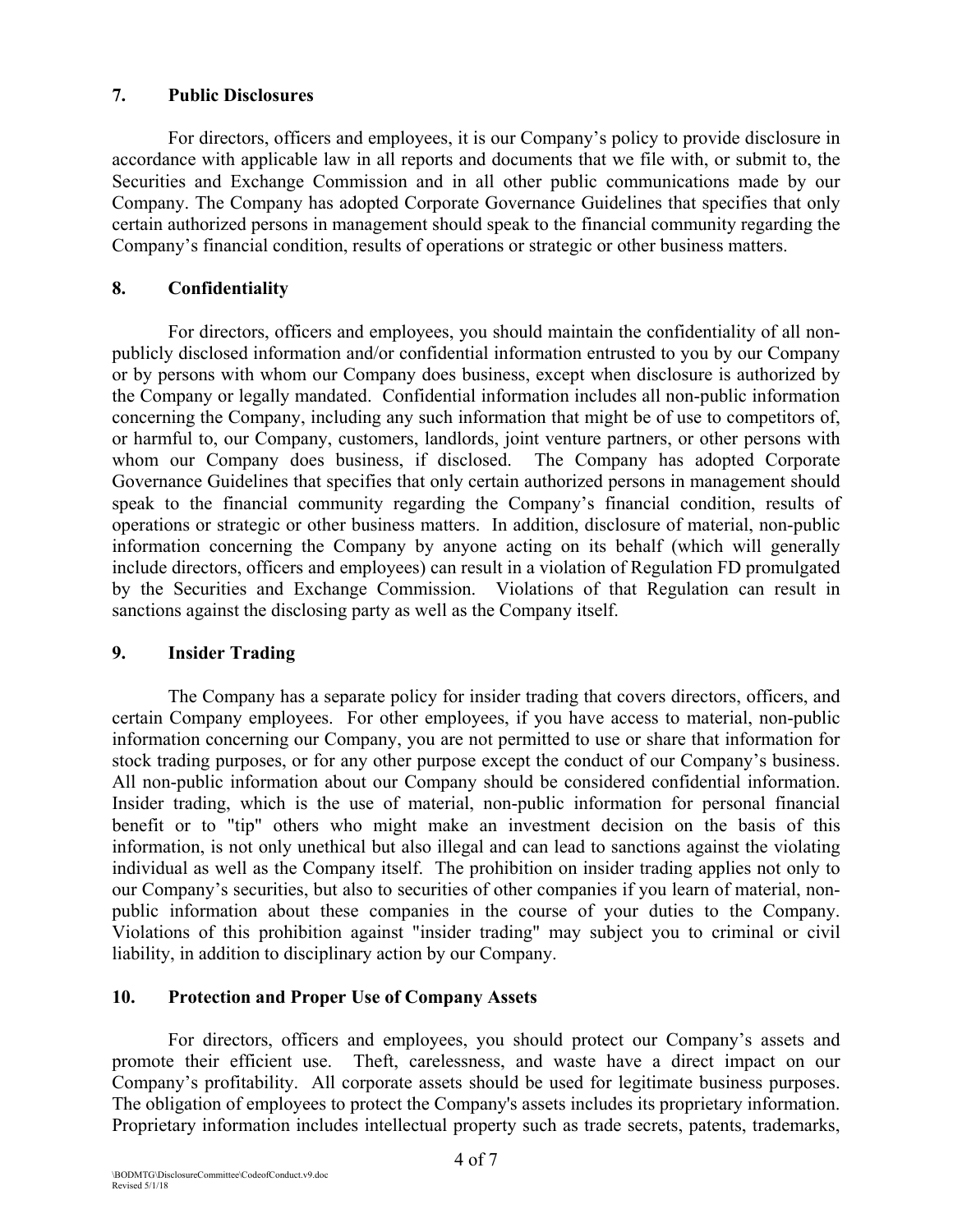and copyrights, as well as business, marketing and service plans, engineering and manufacturing ideas, designs, databases, records, salary information and any unpublished financial data and reports, or information described as proprietary in any employment agreement with our Company. Unauthorized use or distribution of this information would violate Company policy. It could also be illegal and result in civil or even criminal penalties.

## **11. Interpretations and Waivers of the Code of Business Conduct and Ethics**

For directors, officers and employees, if you are uncertain whether a particular activity or relationship is improper under this Code or requires a waiver of this Code, you should disclose it to our Company's General Counsel or President, who will make a determination first whether a waiver of this Code is required and second, if required, whether a waiver will be granted. You may be required to agree to conditions before a waiver or a continuing waiver is granted. However, any waiver of this Code for an executive officer or director may be made only by the Company's Board of Directors and will be promptly disclosed to the extent required by applicable law, rule (including any rule of any applicable stock exchange) or regulation.

## **12. Office Decorum**

The Company maintains a harassment free workplace policy that allows its directors, officers and employees to faithfully and fully discharge their duties and responsibilities without disruption. The Company requires all directors, officers and employees to treat each other and its customers, residents and other persons encountered in the course of business with respect. The Company also requires all directors, officers, and employees to communicate, deal with, correspond and otherwise interact with each other director, officer, and employee in a professional manner that allows the directors, officers, and employees to faithfully and fully discharge their duties and responsibilities.

# **13. Reporting any Illegal or Unethical Behavior**

The Company has a separate policy for "whistle-blowers". Any report or allegation of a violation of this Code need not be signed and may be sent anonymously. All reports of violations of this Code, including reports sent anonymously, will be promptly investigated and, if found to be accurate, acted upon in a timely manner. If any report of wrongdoing relates to accounting or financial reporting matters, or relates to persons involved in the development or implementation of our Company's system of internal controls, a copy of the report will be promptly provided to the chairman of the Audit Committee of the Board of Directors, which may direct and/or participate in the investigation and resolution of the matter. It is the policy of our Company not to allow actual or threatened retaliation, harassment or discrimination due to reports of misconduct by others made in good faith by employees. Employees are expected to cooperate in internal investigations of misconduct.

# **14. Compliance Standards and Procedures**

This Code is intended as a statement of basic principles and standards and does not include specific rules that apply to every situation. Its contents have to be viewed within the framework of our Company's employment agreements, other policies, practices, instructions and the requirements of the law. This Code is in addition to other policies, practices or instructions of our Company that must be observed. Moreover, the absence of a specific corporate policy,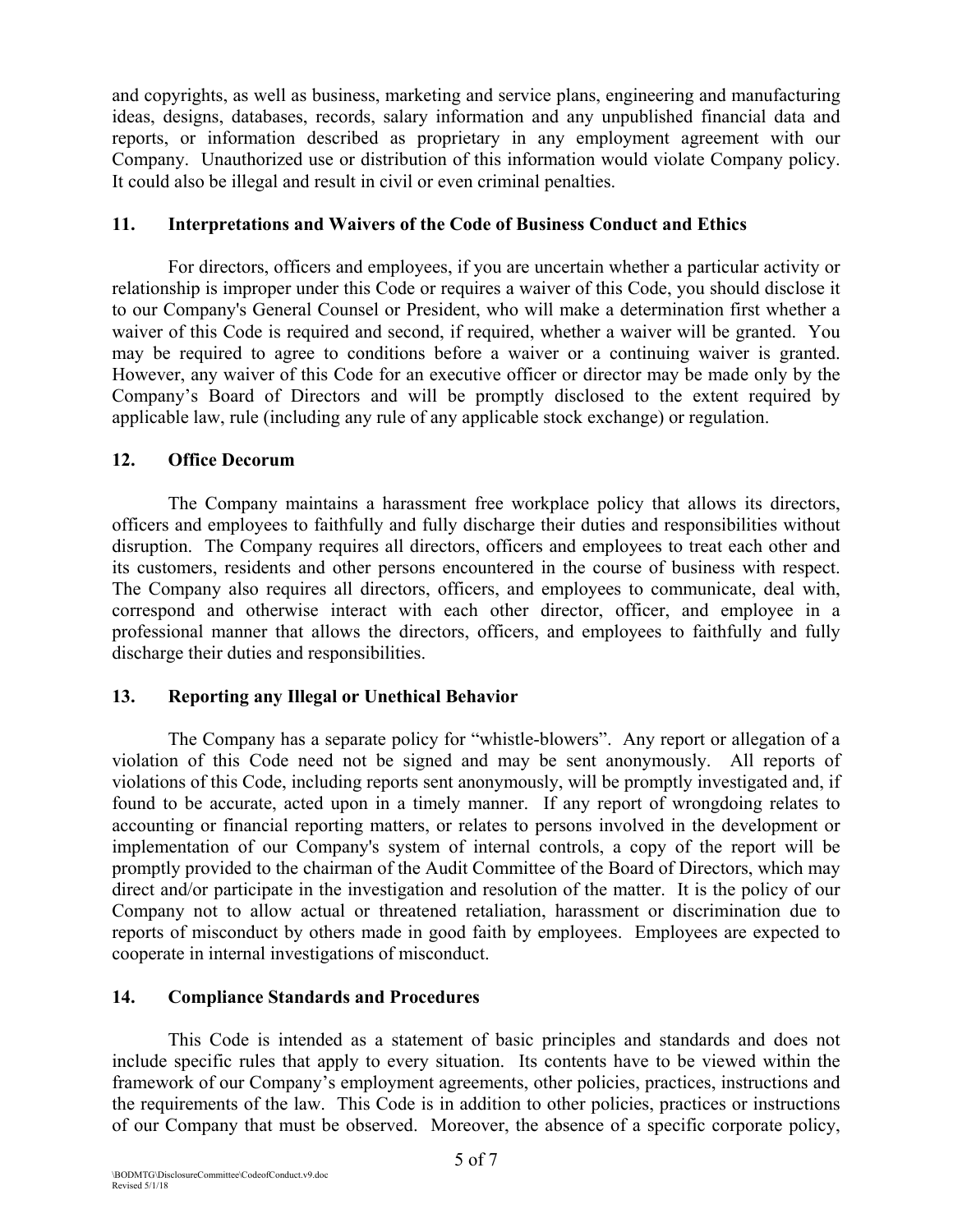practice or instruction covering a particular situation does not relieve you of the responsibility for exercising ethical standards applicable to the circumstances.

In some situations, it is difficult to know right from wrong. Because this Code does not anticipate every situation that will arise, it is important that each of you approach a new question or problem in a deliberate fashion:

- (a) Determine if you know all the facts.
- (b) Identify exactly what it is that concerns you.
- (c) Discuss the problem with a supervisor.
- (d) Seek help from other resources such as other management personnel or our Company's legal department.
- (e) Seek guidance before taking any action that you believe may be unethical or dishonest.

You will be governed by the following compliance standards:

- You are personally responsible for your own conduct and for complying with the provisions of this Code and for properly reporting known or suspected violations;
- No one has the authority or right to order, request or even influence you to violate this Code or the law; a request or order from another person will not be an excuse for your violation of this Code;
- Any attempt by you to induce another director, officer or employee of our Company to violate this Code, whether successful or not, is itself a violation of this Code and may be a violation of law; and
- Any retaliation or threat of retaliation against any director, officer or employee of our Company for refusing to violate this Code, or for reporting in good faith the violation or suspected violation of this Code, is itself a violation of this Code and may be a violation of law.

Violation of any of the standards contained in this Code, or in any other policy, practice or instruction of our Company, can result in disciplinary actions, including dismissal and civil or criminal action against the violator. This Code should not be construed as a contract of employment and does not change any employment agreement or any person's status as an at-will employee.

This Code is for the benefit of our Company, and no other person is entitled to enforce this Code. This Code does not, and should not be construed to, create any private cause of action or remedy in any other person for a violation of the Code.